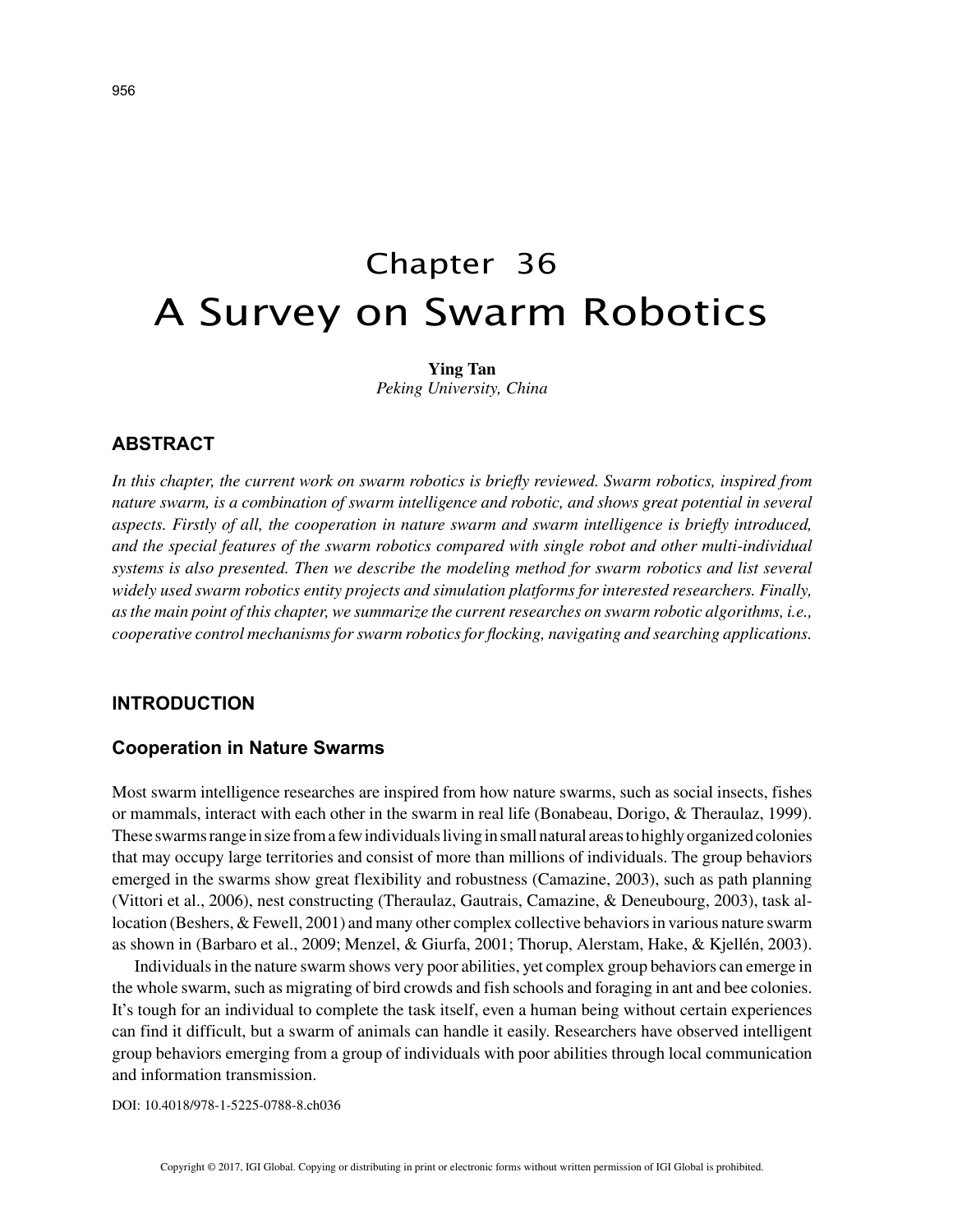#### *A Survey on Swarm Robotics*

- **Bacteria Colonies:** Bacteria often function as multicellular aggregates known as biofilms, exchanging molecular signals for inter-cell communication (Shapiro, 1998). Communal benefits of multicellular cooperation include a cellular division of labor, collectively defending against antagonists, accessing more resources and optimizing population survival by differentiating into distinct cell types. Bacteria in biofilms have shown more than 500 times increased resistance to antibacterial agents than individual bacteria of same kind (Costerton, Lewandowski, Caldwell, Korber, & Lappin-Scott, 1995).
- **Fish Schools:** Fish schools swim in disciplined phalanxes and are able to stream up and down at impressive speeds and making startling changes in the shape of the school without collisions as if their motions were choreographed. Fishes pay close attention to their neighbors when schooling with the help of eyes on the sides of heads and "schooling marks" on their shoulders (Bone,  $\&$ Moore, 2008). Fishes can benefit from fish schools in foraging (Pitcher, Magurran, & Winfield, 1982) and predator avoidance (Moyle, & Cech, 1988).
- **Ant and Bee Colonies:** Ants communicate with each other using pheromones, sounds, and touch (Jackson, & Ratnieks, 2006). An ant with a successful attempt leaves trail marking the shortest route on its return. Successful trails are followed by more ants, reinforcing better routes and gradually identifying the best path (Goss, Aron, Deneubourg, & Pasteels, 1989). Experiments in (Ravary, Lecoutey, Kaminski, Châline, & Jaisson, 2007) suggest that arts can choose roles based on previous performance. Ants with higher successful rate intensified their foraging attempts while the others ventured out fewer times or even change to other roles.
- Locusts: Buhl et al. (Buhl et al., 2007) confirmed the prediction from theoretical physics that as the density of animals in the group increases, the group rapidly transit from disordered movement of individuals to highly aligned collective motion. They also demonstrated a dynamic instability in motion that groups can switch direction without external perturbation, potentially facilitating the rapid transfer of directional information.
- **Bird Crowds:** From long time ago, human makes use of birds' ability to precisely location home more than 5,000 kilometers away. Birds gather into special formations during migration and locate the destinations with the aid of a variety of senses including sun compass, time calculation, magnetic fields, visual landmarks as well as olfactory cues (Wallraff, 2005).
- **Primates:** Cooperation among primates can be complex, such as make tools and use them to acquire food and for social displays, deception (Parr, Winslow, Hopkins, & de Waal, 2000), recognize kin and conspecifics (Parr, & de Waal, 1999) and learn to use symbols and understand aspects of human language. Primates also use vocalizations, gestures, and facial expressions to convey psychological state.
- **Human Beings:** Dyer et al. (Dyer et al., 2008) has shown leadership and consensus decision making can occur without verbal communication or obvious signaling in a group of humans. They found that a small informed minority could guide a group of naïve individuals to a target with improved time and accuracy efficiency to the target. Even when conflicting directional information was given to different members, consensus decision can be made highly efficiently.

From the introduction above, we can see that as the cooperation in the swarm increases, the group behaviors become more complex while the population size is going down and the each individual is playing more important roles in the behavior.